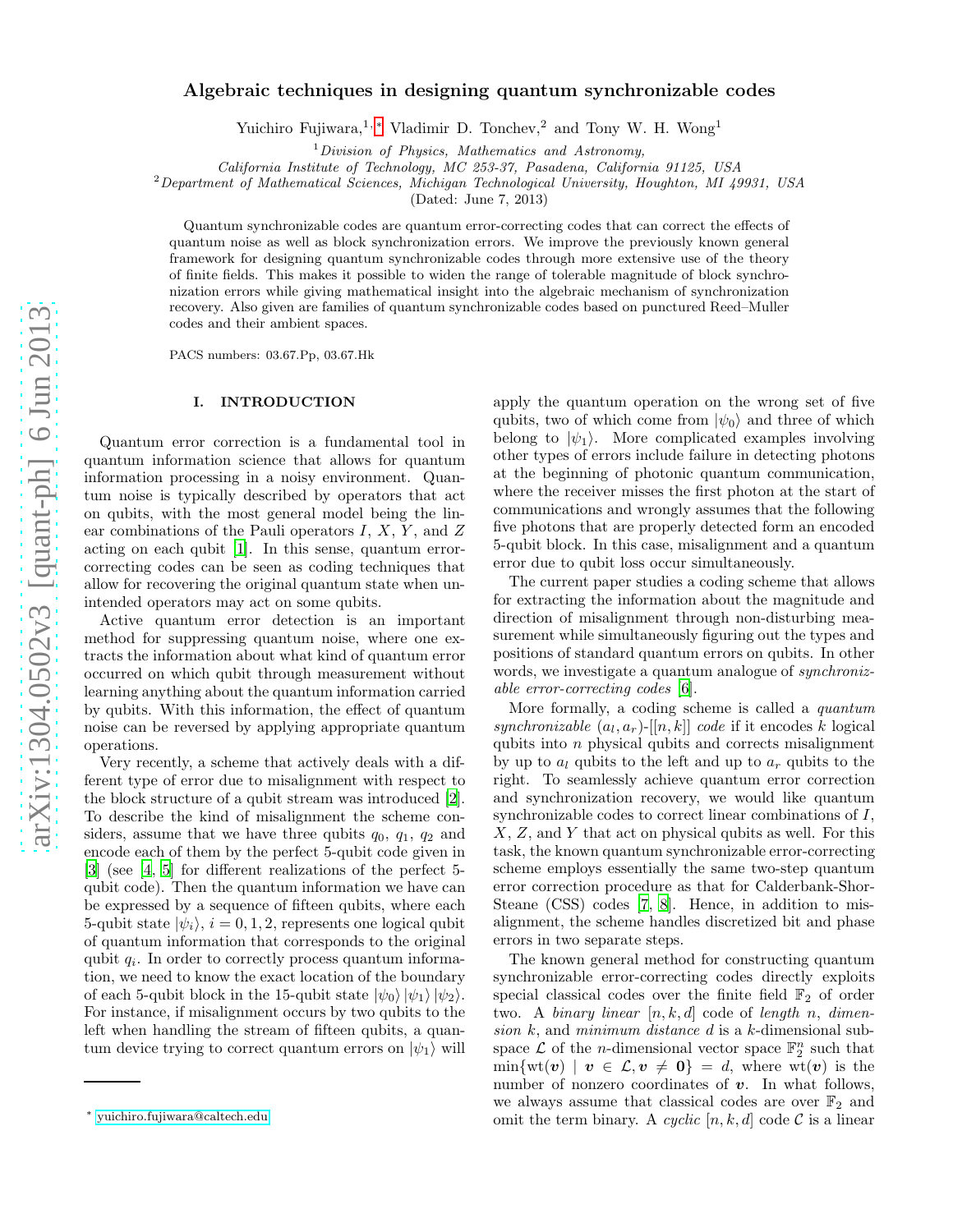$[n, k, d]$  code with the property that every cyclic shift of every codeword  $\mathbf{c} = (c_0, \ldots, c_{n-1}) \in \mathcal{C}$  is also a codeword. Let  $\mathcal C$  and  $\mathcal D$  be two linear codes of the same length.  $\mathcal D$  is *C*-containing if  $C \subseteq D$ . It is *dual-containing* if it contains its dual  $\mathcal{D}^{\perp} = \{ \boldsymbol{d}^{\perp} \in \mathbb{F}_2^n \mid \boldsymbol{d} \cdot \boldsymbol{d}^{\perp} = \boldsymbol{0} \text{ for all } \boldsymbol{d} \in \mathcal{D} \}.$ 

<span id="page-1-0"></span>The known general framework for constructing quantum synchronizable codes rely on cyclic codes with special containing properties:

**Theorem 1** ([\[2\]](#page-8-1)) If there exist a dual-containing cyclic  $[n, k_1, d_1]$  code C and a C-containing cyclic  $[n, k_2, d_2]$  code with  $k_1 < k_2$ , then for any pair  $a_l$ ,  $a_r$  of nonnegative integers satisfying  $a_l+a_r < k_2-k_1$  there exists a quantum synchronizable  $(a_l, a_r)$ - $[n + a_l + a_r, 2k_1 - n]$  code that corrects at least up to  $\left\lfloor \frac{d_1-1}{2} \right\rfloor$  phase errors and at least up to  $\lfloor \frac{d_2-1}{2} \rfloor$  bit errors.

Note that if a linear code  $\mathcal C$  is dual-containing, a  $\mathcal C$ containing linear code is also dual-containing [\[9](#page-8-8)]. Hence, what the above theorem requires is actually a pair of dual-containing cyclic codes, one of which is strictly contained in another and both of which guarantee large minimum distances. While it is already a challenging problem to construct cyclic codes with good minimum distances, it is not impossible to find infinitely many nontrivial examples satisfying the additional stringent conditions. The following is the family of quantum synchronizable codes explicitly mentioned in the literature.

**Theorem 2** ([\[2\]](#page-8-1)) Let n,  $d_1$ , and  $d_2$  be odd integers satisfying  $n = 2^m - 1$  and  $3 \leq d_2 < d_1 \leq 2^{\lceil \frac{m}{2} \rceil} - 1$ , where  $m \geq 5$ . Then for some  $d'_1 \geq d_1$ , some  $d'_2 \geq d_2$ , and any pair  $a_l$ ,  $a_r$  of nonnegative integers satisfying  $a_l + a_r < \frac{m(d_1 - d_2)}{2}$  $\frac{1-a_2}{2}$  there exists a quantum synchronizable  $(a_l, a_r)$ -[[ $n + a_l + a_r, n - m(d_2 - 1)$ ]] code that corrects at least up to  $\frac{d'_1-1}{2}$  phase errors and at least up to  $\frac{d'_2-1}{2}$  bit errors.

The primary purpose of the present paper is to improve the code design framework given in Theorem [1](#page-1-0) through careful analysis of the algebraic machinery behind synchronization recovery as well as to give families of quantum synchronizable codes that are different from the one given in Theorem [2.](#page-1-1) Our refined framework naturally improves the synchronization recovery capabilities achievable by quantum synchronizable codes even if we use the same cyclic codes as the ones employed in Theorem [2.](#page-1-1)

In the next section, we briefly review quantum synchronizable coding that forms the basis of Theorem [1](#page-1-0) and give a precise description of one key aspect in the form of a mathematical lemma. The coding scheme is reanalyzed in Section [III](#page-4-0) to improve its synchronization recovery capabilities. Section [IV](#page-5-0) enriches realizable parameters by giving families of quantum synchronizable codes based on cyclic codes that have not previously been employed in the context of synchronization recovery. Concluding remarks are given in Section [V.](#page-7-0)

# II. OVERVIEW OF BLOCK SYNCHRONIZATION FOR QUBITS

Here we review the basics of block synchronization recovery for quantum information. The simple mathematical model considered in [\[2](#page-8-1)] is explained in Section [II A.](#page-1-2) Section [II B](#page-2-0) provides the overview and necessary mathematical details of quantum synchronizable coding.

#### <span id="page-1-2"></span>A. Preliminaries

Let  $Q = (q_0, \ldots, q_{x-1})$  be an ordered set of length x, where each element represents a qubit. A *block*  $F_i$  is a set of consecutive elements of Q. Let  $\mathcal{F} = \{F_0, \ldots, F_{y-1}\}\$  be a set of blocks. The ordered set  $(Q, \mathcal{F})$  is called a *block*wise structured sequence if  $|\bigcup_i F_i| = x$  and  $F_i \cap F_j = \emptyset$ for  $i \neq j$ . In other words, the elements of a sequence are partitioned into groups of consecutive elements called blocks.

Take a set  $G = \{q_j, \ldots, q_{j+g-1}\}\$  of g consecutive elements of  $Q$ . The set G is said to be *misaligned* by a qubits to the *right* with respect to  $(Q, \mathcal{F})$  if there exits an integer a and a block  $F_i$  such that  $F_i = \{q_{j-a}, \ldots, q_{j+g-a-1}\}\$ and  $G \notin \mathcal{F}$ . If a is negative, we may say that G is misaligned by |a| qubits to the *left.* G is properly aligned if  $G \in \mathcal{F}$ .

<span id="page-1-1"></span>With this simple model, the three 5-qubit blocks given as an example in the previous section may be seen as  $Q = (q'_0, \ldots, q'_{14})$ , where the three encoded 5-qubit blocks  $|\psi_0\rangle$ ,  $|\psi_1\rangle$ , and  $|\psi_2\rangle$  form blocks  $F_0 = (q'_0, \ldots, q'_4)$ ,  $F_1 = (q'_5, \ldots, q'_9)$ , and  $F_2 = (q'_{10}, \ldots, q'_{14})$  respectively. These 15 qubits are subject to quantum information processing and may be sent to a different place, stored in quantum memory or immediately processed for quantum computation.

If misalignment occurs by, for instance, two qubits to the left during quantum error correction on  $|\psi_1\rangle$ , the device applies the quantum error correction procedure to the set G of five qubits  $q'_3, \ldots, q'_7$ , two of which come from  $F_0$  and three of which belong to  $F_1$ . For example, when measuring the stabilizer generator XZZXI of the 5-qubit code to obtain the syndrome, the operation the device actually performs to the whole system can be expressed as

$$
I^{\otimes 3}XZZXI^{\otimes 8}\ket{\psi_0}\ket{\psi_1}\ket{\psi_2},
$$

which, if block synchronization were correct, would be

$$
I^{\otimes 5}XZZXI^{\otimes 6}\ket{\psi_0}\ket{\psi_1}\ket{\psi_2}.
$$

The operator  $I^{\otimes 3}XZ$  does not stabilize  $|\psi_0\rangle$ , nor does  $ZXI^{\otimes 3}|\psi_1\rangle$ . Thus, the measurement process not only fails to obtain the correct syndrome but also introduces errors to the system. Similarly, if the same misalignment happens during fault-tolerant quantum computation, the device trying to perform the logical  $\bar{X}$  operation applies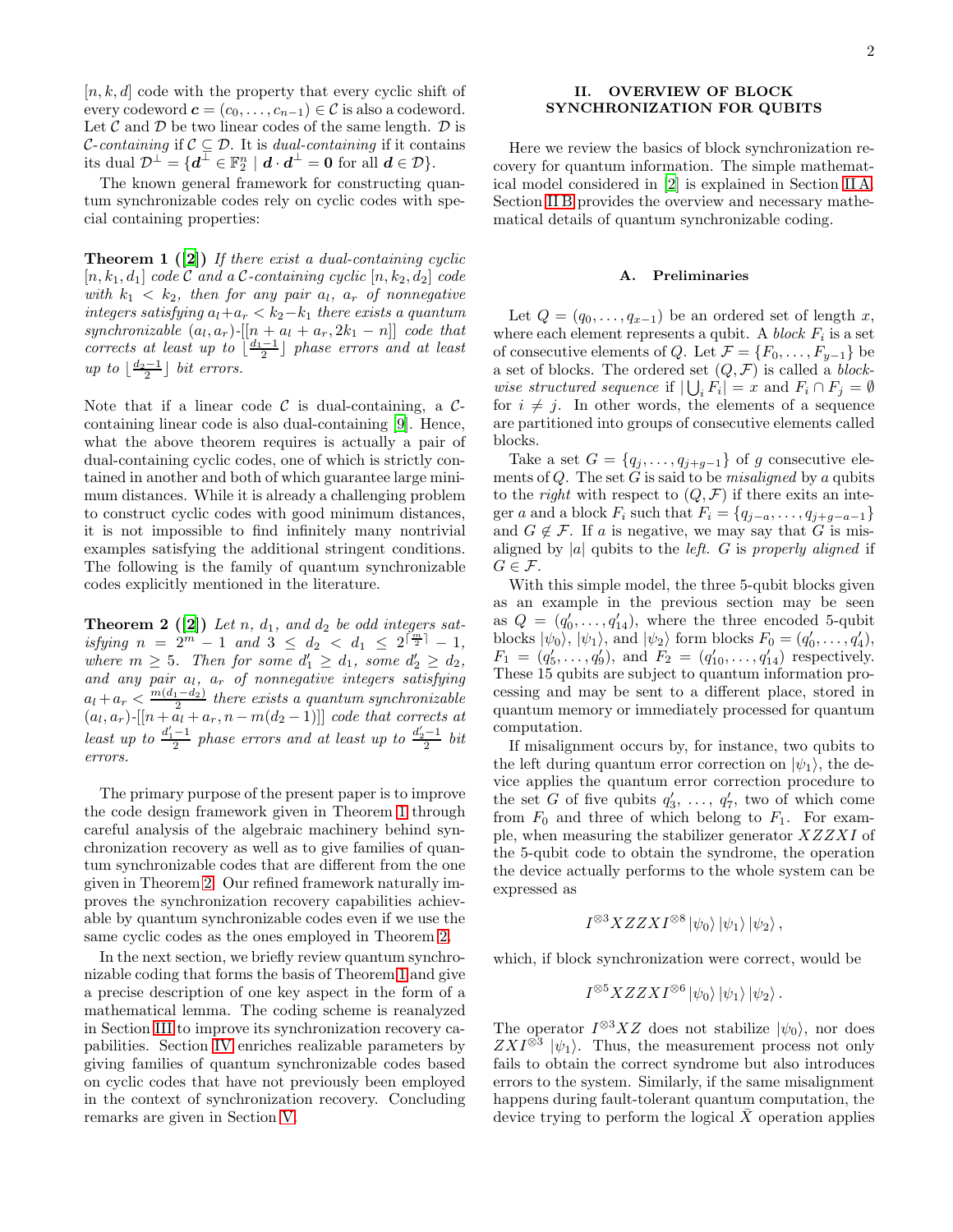$I^{\otimes 3}XX$  on the first 5-qubit block and  $XXXI^{\otimes 2}$  on the next 5-qubit block.

The goal of quantum synchronizable coding is to make it possible to extract the information about how many qubits away the window is from the proper alignment and in which direction should misalignment occur while keeping the quantum information carried by qubits intact. For the sake of simplicity, we assume that a device regains access to all the qubits in proper order in the system if misalignment is correctly detected and identified.

### <span id="page-2-0"></span>B. Quantum synchronizable coding

In this subsection we briefly review the mechanism of quantum synchronizable codes introduced in [\[2\]](#page-8-1) and prove a lemma, which we will use in Section [III.](#page-4-0) We assume familiarity with the structure of CSS codes and their encoding and decoding methods. For the basic facts and notions in classical and quantum coding theories, the reader is referred to [\[3](#page-8-2), [10\]](#page-8-9).

As defined in Section [I,](#page-0-1) a cyclic code  $\mathcal C$  of length n is a linear code with the property that if  $c =$  $(c_0, \ldots, c_{n-1})$  is a codeword of C, then so is the cyclic shift  $(c_{n-1}, c_0, \ldots, c_{n-2})$ . It is known that, by regarding each codeword as the coefficient vector of a polynomial in  $\mathbb{F}_2[x]$ , a cyclic code of length n can be seen as a principal ideal in the ring  $\mathbb{F}_2[x]/(x^n-1)$  generated by the unique monic nonzero polynomial  $g(x)$  of minimum degree in the code which divides  $x^{n}-1$ . When a cyclic code is of length  $n$  and dimension  $k$ , the set of codewords can be written as  $\mathcal{C} = \{i(x)g(x) \mid \deg(i(x)) < k\}$ , where the degree deg( $q(x)$ ) of the generator polynomial is  $n - k$ . A cyclic shift of a codeword naturally corresponds to multiplying by x modulo  $x^n - 1$ , which is an automorphism of the code. The orbit of a given codeword  $i(x)g(x)$  by this group action is written as  $Orb_x(i(x)g(x)) = \{x^a i(x)g(x)\}$  $p(\mod x^n - 1) \mid a \in \mathbb{N}$ , where  $\mathbb N$  is the set of positive integers.

Let C be a linear  $[n, k_1, d_1]$  code. Recall that a linear  $[n, k_2, d_2]$  code  $\mathcal D$  is said to be  $\mathcal C^{\perp}$ -containing if  $\mathcal C^{\perp} \subseteq \mathcal D$ . The CSS construction turns a  $C^{\perp}$ -containing linear code  $\mathcal D$  into a quantum error-correcting  $[[n, k_2-k_1]]$  code capable of correcting up to  $d_1$  phase errors and up to  $d_2$  bit errors through the standard two-step decoding procedure. The framework on which Theorem [1](#page-1-0) is built exploits this quantum error correction mechanism, as is suggested by the fact that the theorem requires a pair of cyclic codes C and D satisfying  $C^{\perp} \subseteq C \subset \mathcal{D}$ .

Let C be a dual-containing cyclic  $[n, k_1, d_1]$  code contained in another cyclic  $[n, k_2, d_2]$  code D with  $k_1 < k_2$ . Define  $g(x)$  as the the generator polynomial of  $\mathcal D$  which is the unique monic nonzero polynomial of minimum degree in  $\mathcal D$ . Define also  $h(x)$  as the generator polynomial of  $\mathcal C$  which is the unique monic nonzero polynomial of minimum degree in C. Since  $\mathcal{C} \subset \mathcal{D}$ , the generator polynomial  $q(x)$  divides every codeword of C, which means that  $h(x)$  can be written as  $h(x) = f(x)g(x)$  for some polynomial  $f(x)$  of degree  $n - k_1 - \deg(g(x)) = k_2 - k_1$ .

For a polynomial  $j(x) = j_0 + j_1 x + \cdots + j_{n-1} x^{n-1}$  of degree less than *n* over  $\mathbb{F}_2$ , define  $|j(x)\rangle$  as the *n*-qubit quantum state  $|j(x)\rangle = |j_0\rangle |j_1\rangle \cdots |j_{n-1}\rangle$ . For a set J of polynomials of degree less than n over  $\mathbb{F}_2$ , we define  $|J\rangle$ as

$$
|J\rangle = \frac{1}{|J|} \sum_{j(x)\in J} |j(x)\rangle.
$$

Addition between J and polynomial  $k(x) \in \mathbb{F}_2[x]$  is defined as  $J + k(x) = \{j(x) + k(x) | j(x) \in J\}.$ 

Let  $R = \{r_i(x) | 0 \leq i \leq 2^{2k_1-n-1}\}\$  be a system of representatives of the cosets  $\mathcal{C}/\mathcal{C}^{\perp}$ . Take the set  $V_g = \left\{ \left| \mathcal{C}^{\perp} + r_i(x) + g(x) \right\rangle \mid r_i(x) \in R \right\}$  of  $2^{2k_1 - n}$  states. Because R is a system of representatives, these  $2^{2k_1-n}$ states form an orthonormal basis. Let  $V_q$  be the vector space of dimension  $2^{2k_1-n}$  spanned by  $\tilde{V}_q$ . This space  $V_q$  plays the key role in extracting the information about the magnitude and direction of a synchronization error through non-disturbing measurement.

#### <span id="page-2-1"></span>1. Encoding

Take a parity-check matrix  $H_{\mathcal{D}}$  of  $\mathcal{D}$ . We assume that  $H_{\mathcal{D}}$  is of full rank. For each row of  $H_{\mathcal{D}}$ , replace zeros with  $Is$  and ones with  $Xs$ . Perform the same replacement with Is for zeros and Zs for ones. Because the condition that  $C^{\perp} \subseteq C \subset \mathcal{D}$  implies  $\mathcal{D}^{\perp} \subset \mathcal{D}$ , the code  $\mathcal{D}$ is a dual-containing cyclic code of dimension  $k_2$ . Hence, the resulting  $2(n - k_2)$  Pauli operators on n qubits form stabilizer generators  $S_{\mathcal{D}}$  of the Pauli group on n qubits that fixes a subspace of dimension  $2^{k_2}$ . The set of the Pauli operators on n qubits in  $S_{\mathcal{D}}$  that consist of Zs and Is is referred to as  $S_{\mathcal{D}}^Z$ . Construct stabilizer generators  $\mathcal{S}_{\mathcal{C}}$  in the same way by using  $\mathcal{C}$ .

Take an arbitrary  $(2k_1 - n)$ -qubit state  $|\varphi\rangle$ . By using an encoder for the CSS code of parameters  $[[n, 2k_1$ n]] defined by  $\mathcal{S}_{\mathcal{C}}$ , we encode the state  $|\varphi\rangle$  into nqubit state  $|\varphi\rangle_{\text{enc}} = \sum_i \alpha_i |\boldsymbol{v}_i\rangle$ , where each  $\boldsymbol{v}_i$  is an n-dimensional vector with the orthogonal basis being  $\{|\mathcal{C}^{\perp}+r_i(x)\rangle \mid r_i(x) \in R\}.$  Let  $U_g$  be the unitary operator that adds the coefficient vector  $g$  of the generator polynomial  $g(x)$ . By applying  $U_g$ , we have  $U_g |\varphi\rangle_{\text{enc}} = \sum_i \alpha_i |\mathbf{v}_i + \mathbf{g}\rangle$ .  $_{i}$   $\alpha_{i}$   $\vert \boldsymbol{v}_{i} + \boldsymbol{g} \rangle$ .

To describe the final step of encoding, we need a notion from algebra. Let  $f(x) \in \mathbb{F}_2[x]$  be a polynomial over  $\mathbb{F}_2$  such that  $f(0) = 1$ . The cardinality  $\text{ord}(f(x)) = |\{x^a\}$  $p(\mod{f(x)}) | a \in \mathbb{N}$  is called the *order* of the polynomial  $f(x)$ . This cardinality is also known as the *period* or exponent of  $f(x)$ . Note that in our case the condition that  $h(x)$  divides  $x^n - 1$  implies that its factor  $f(x)$  also divides it, which dictates that ord $(f(x)) \leq n$ . In what follows, when we consider a representative of the equivalence class  $f_0(x) \pmod{f_1(x)}$  for given two polynomials  $f_0(x)$  and  $f_1(x)$ , we choose the one with the smallest nonnegative degree, that is, the remainder of  $f_0(x)$  divided by  $f_1(x)$ .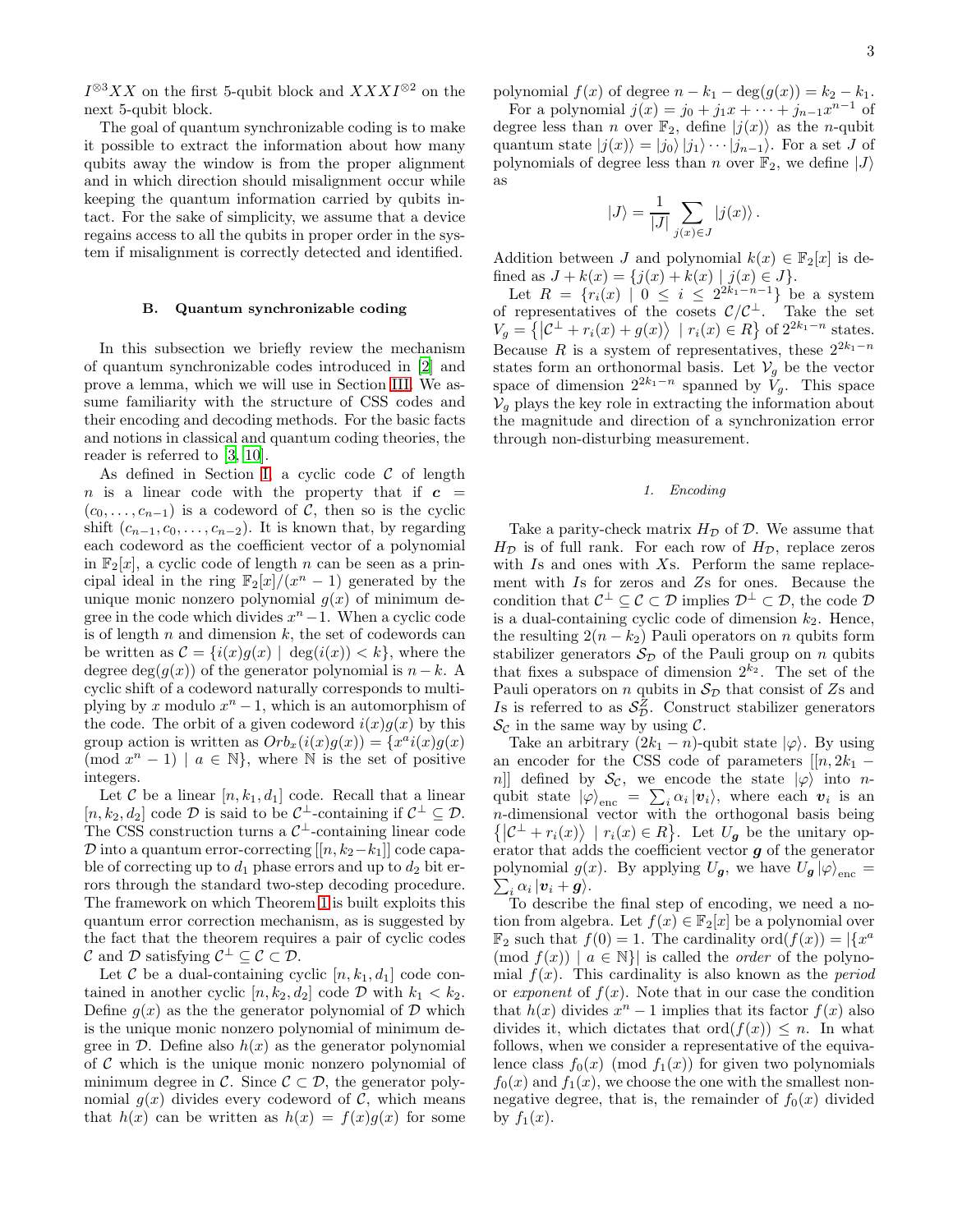Take a pair  $a_l$ ,  $a_r$  of nonnegative integers such that  $a_l + a_r < \text{ord}(f(x))$ . Using  $a_l + a_r$  ancilla qubits and CNOT gates, we take this state to an  $(n + a_l + a_r)$ -qubit state as follows:

$$
\ket{0}^{\otimes a_{l}}U_{\boldsymbol{g}}\ket{\varphi}_{\text{enc}}\ket{0}^{\otimes a_{r}} \rightarrow \sum_{i}\alpha_{i}\ket{\boldsymbol{w}_{i}^{1},\boldsymbol{v}_{i}+\boldsymbol{g},\boldsymbol{w}_{i}^{2}},
$$

where  $w_i^1$  and  $w_i^2$  are the last  $a_l$  and the first  $a_r$  bits of the vector  $v_i + g$  respectively. The resulting encoded state  $|\psi\rangle_{\text{enc}} = \sum_i \alpha_i |\mathbf{w}_i^1, \mathbf{v}_i + \mathbf{g}, \mathbf{w}_i^2\rangle$  then goes through a noisy quantum channel.

#### <span id="page-3-0"></span>2. Decoding

To recover the original state  $|\varphi\rangle$ , gather  $n + a_l + a_r$ consecutive qubits  $G = (q_0, \ldots, q_{n+a_l+a_r-1})$ . If block synchronization is correct, then  $G$  is exactly the qubits of  $|\psi\rangle$ <sub>enc</sub> on which quantum errors may have occurred. We assume the situation where  $G$  can be misaligned by a qubits to the right, where  $-a_l \le a \le a_r$ .

Let  $P = (p_0, \ldots, p_{n+a_l+a_r-1})$  be the  $n + a_l + a_r$  qubits of the encoded state  $|\psi\rangle_{\text{enc}}$ . Trivially, if  $a = 0$ , then  $P = G$ . Define  $G_m = (q_{a_1}, \ldots, q_{a_l+n-1})$ . By assumption, we have  $G_m = (p_{a_l+a}, \ldots, p_{a_l+n-1+a})$ . Let n-fold tensor product E of linear combinations of the Pauli matrices be the errors that occurred on P.

We first correct bit errors that occurred on qubits in  $G_m$  in the same manner as the separate two-step error correction procedure for a CSS code. Because  $\mathcal{C} \subset \mathcal{D}$ , the vector space spanned by the orthogonal basis stabilized by  $S_{\mathcal{D}}$  contains  $V_q$  as a subspace. Hence, through a unitary transformation using  $S_{\mathcal{D}}^Z$ , we can obtain the error syndrome for the window in the same way as when detecting errors with the CSS code defined by  $S_{\mathcal{D}}$  as follows:

$$
E |\psi\rangle_{\text{enc}} |0\rangle^{\otimes n-k_2} \to E |\psi\rangle_{\text{enc}} |\chi\rangle,
$$

where  $|\chi\rangle$  is the  $(n - k_2)$ -qubit syndrome by  $S_{\mathcal{D}}^Z$  (see [\[2](#page-8-1)] for a rigorous proof). If E introduced at most  $\lfloor \frac{d_2-1}{2} \rfloor$ bit errors on qubits in  $G_m$ , these quantum errors are detected and then corrected by applying the X operators accordingly.

Synchronization recovery is performed by taking advantage of the window  $G_m$  on which all bit errors are corrected. We describe the procedure as a proof of a lemma that will play an important role in improving the maximum tolerable magnitude of synchronization errors.

<span id="page-3-1"></span>**Lemma 3** Let  $C$  be a dual-containing cyclic code of length n and dimension  $k_1$  and  $\mathcal D$  a C-containing cyclic code of the same length, larger dimension  $k_2 > k_1$ , and minimum distance  $d_2$ . Assume that  $h(x)$  and  $g(x)$  are the generator polynomials of  $C$  and  $D$  respectively. Define polynomial  $f(x)$  of degree  $k_2 - k_1$  to be the factor of  $h(x)$  such that  $h(x) = f(x)g(x)$  over  $\mathbb{F}_2[x]/(x^n - 1)$ .

Then for every pair  $a_l$ ,  $a_r$  of nonnegative integers such that  $a_l + a_r < \text{ord}(f(x))$  there exists a quantum synchronizable  $(a_l, a_r)$ -[[ $n + a_l + a_r, 2k_1 - n$ ]] code under the assumption that no sequence of consecutive n qubits suffers from more than  $\lfloor \frac{d_2-1}{2} \rfloor$  bit errors.

**Proof.** Encode an arbitrary  $(2k_1-n)$ -qubit state  $|\varphi\rangle$  by using a pair  $\mathcal{C}, \mathcal{D}$  of cyclic codes such that  $\mathcal{C}^{\perp} \subseteq \mathcal{C} \subset \mathcal{D}$ as described in Section [II B 1.](#page-2-1) Let operator  $E$  be the quantum noise introduced to the encoded state  $|\psi\rangle_{\text{enc}}$ . We assume the situation where misalignment occurred by a qubits to the right with the condition that  $-a_l \leq$  $a \leq a_r$ , where the two nonnegative integers satisfy the inequality  $a_l + a_r < \text{ord}(f(x))$ . Perform the bit error correction on window  $G_m$  as described earlier in Section [II B 2.](#page-3-0) These transformations can be expressed as

$$
\begin{aligned} \left| \varphi \right\rangle &\rightarrow \left| \psi \right\rangle _{\text{enc}} \\ &\rightarrow E \left| \psi \right\rangle _{\text{enc}} \\ &\rightarrow E' \left| \psi \right\rangle _{\text{enc}}, \end{aligned}
$$

where operator  $E'$  represents the partially corrected quantum errors after bit error correction on  $G_m$ . Recall that all codewords of  $C^{\perp}$  and  $r_i(x) \in R$  are also codewords of  $\mathcal{C}$ , and hence of  $\mathcal{D}$  as well. Because the polynomial  $g(x)$  is the generator of  $\mathcal{D}$ , it divides any polynomial of the form  $s(x) + r_i(x) + g(x)$  over  $\mathbb{F}_2[x]/(x^n - 1)$ , where  $s(x) \in \mathcal{C}^{\perp}$ . Since we have

$$
s(x) + r_i(x) + g(x) = i_0(x)f(x)g(x) + i_1(x)f(x)g(x) + g(x)
$$

for some polynomials  $i_0(x)$  and  $i_1(x)$  whose degrees are both less than  $k_1$ , the quotient is of the form  $j(x)f(x)+1$ for some polynomial  $j(x)$ . Dividing the quotient by  $f(x)$  gives 1 as the remainder. It is easy to show that  $|Orb<sub>x</sub>(g(x))| = n$  (see [\[2\]](#page-8-1) for an elementary proof). Thus, applying the same two-step division procedure to any polynomial appearing as a state in cyclically shifted  $V<sub>q</sub>$ by a qubits gives the reminder of  $x^a$  divided by  $f(x)$  in  $\mathbb{F}_2[x]/(x^n-1)$ . Because  $h(x)$  divides  $x^n-1$ , its factor  $f(x)$  also divides  $x^n - 1$ . Hence, the resulting remainder is exactly the representative of  $x^a \pmod{f(x)}$  with a nonnegative degree less than  $k_2 - k_1$ . Note that every state in  $V_g$  is of the form  $\left| \mathcal{C}^{\perp} + r_i(x) + g(x) \right\rangle$ . If  $G_m$ contains no bit errors after bit error correction, the basis states of the corresponding portion in  $E' |\psi\rangle_{\text{enc}}$  are the cyclically shifted coefficient vectors of the correct polynomials. Let  $Q_{t(x)}$  and  $R_{t(x)}$  be polynomial division operations on  $n$  qubits that give the quotient and remainder respectively through quantum shift registers defined by a polynomial  $t(x)$  of degree less than n [\[11\]](#page-8-10). Let  $\mathfrak{Q} = I^{\otimes a_l + a} Q_{g(x)} I^{\otimes a_r - a}$  and  $\mathfrak{R} = I^{\otimes n + a_l + a_r} R_{f(x)}$ , so that the two represent applying  $Q_{g(x)}$  to the window and  $R_{f(x)}$  to the ancilla qubits of  $Q_{g(x)}$  that contain the calculated quotient. This pair of operations give the syndrome for the synchronization error as

$$
E' \left| \psi \right\rangle_{\text{enc}} \left| 0 \right\rangle^{\otimes n} \xrightarrow{\Re \Omega} E' \left| \psi \right\rangle_{\text{enc}} \left| x^a \right. \left( \text{mod } f(x) \right) \right\rangle,
$$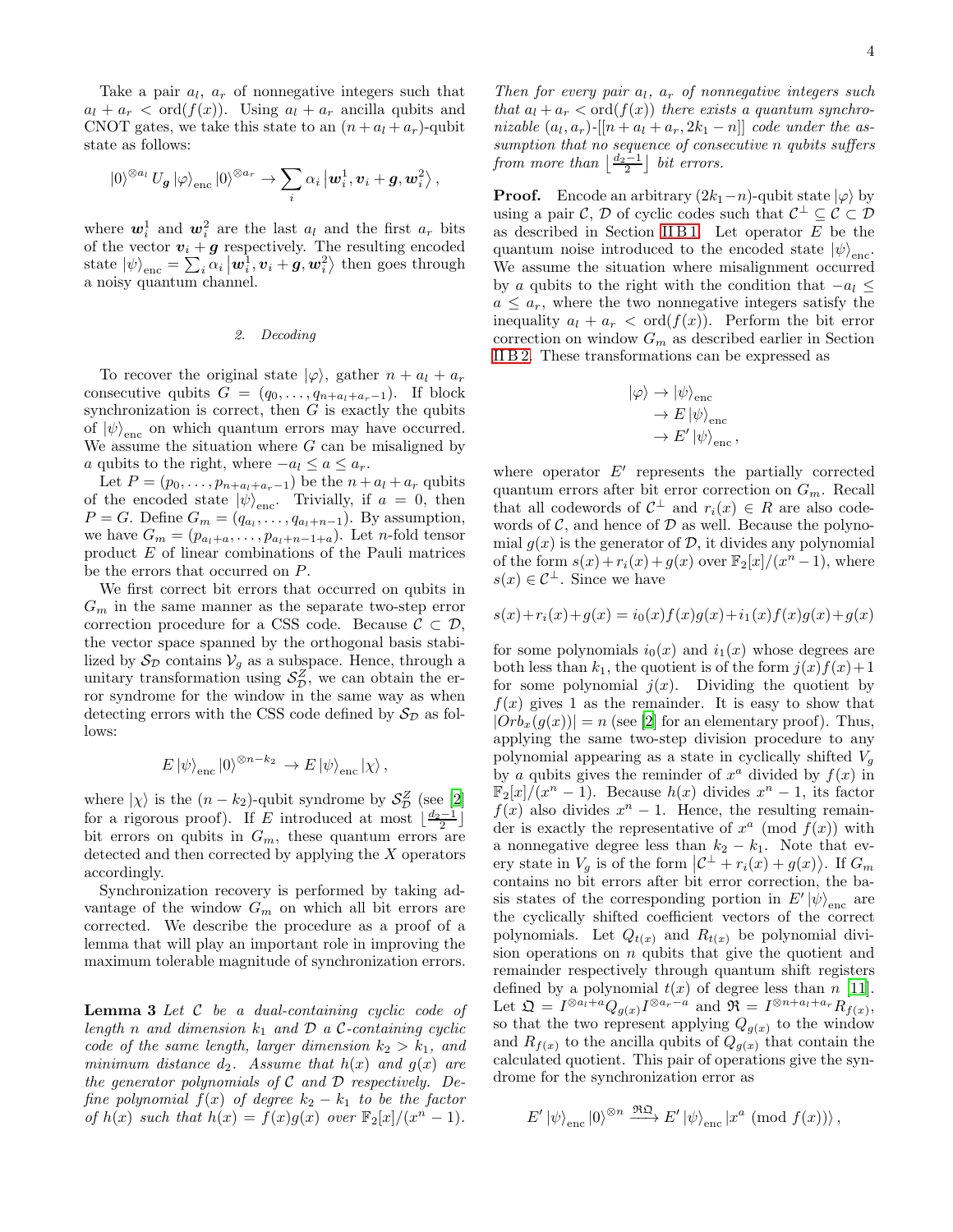where  $|0\rangle^{\otimes n}$  is the ancilla for  $Q_{g(x)}$  and  $|x^a \pmod{f(x)}$ is the state defined by the representative of  $x^a \pmod{f(x)}$ . If  $x^b \not\equiv x^c \pmod{f(x)}$  for any pair b, c of distinct nonnegative integers less than or equal to  $a_l + a_r$ , the remainder given as the representative of  $x^a \pmod{f(x)}$  uniquely identifies the magnitude and direction of the synchronization error a. By assumption, we have  $a_l + a_r < \text{ord}(f(x))$ . Thus, we have the cardinality

$$
|\{x^a \pmod{f(x)} \mid 0 \le a \le a_l + a_r\}| = a_l + a_r + 1
$$

as desired. The proof is complete.

With the procedure described in the proof above, we can obtain the information about how many qubits away  $G = (q_0, \ldots, q_{n+a_l+a_r-1})$  is from the proper position  $P =$  $(p_0, \ldots, p_{n+a_l+a_r-1})$  and in which direction. Thus, by assumption, we can correctly shift the window to the last *n* qubits  $(p_{a_1+a_r}, \ldots, p_{n+a_1+a_r-1})$  of *P*. Because we employed classical cyclic codes, the same error correction procedure can be performed on  $(p_{a_l+a_r}, \ldots, p_{n+a_l+a_r-1}),$ allowing for correcting bit errors that may have occurred on the last  $n$  qubits of  $P$ . By the same token, moving the window to the first  $n$  qubits of  $P$  allows us to correct the remaining bit errors on  $P$ . Hence, if the channel introduced at most  $\lfloor \frac{d_2-1}{2} \rfloor$  bit errors on any consecutive n quibits, we can correct all bit errors that occurred on the qubits in P.

The remaining decoding procedure for recovering the original  $(2k_1 - n)$ -qubit state  $|\varphi\rangle$  is to shrink the  $(n +$  $a_l + a_r$ )-qubit state while correcting phase errors. This can be done by running backwards the translation and expansion operations we applied to  $|\varphi\rangle_{\text{enc}}$  and then applying a decoding circuit of the CSS code based on the dual-containing cyclic code  $\mathcal C$  (see [\[2\]](#page-8-1) for details).

# <span id="page-4-0"></span>III. IMPROVING SYNCHRONIZATION ERROR TOLERANCE

In this section we examine the maximum tolerable magnitude of synchronization errors.

The reason that Theorem [1](#page-1-0) can only tolerate up to a  $(k_2 - k_1 - 1)$ -qubit shift is that the original proof given in [\[2\]](#page-8-1) does not use the concept of the order of a polynomial. In fact, in view of Lemma [3,](#page-3-1) the original proof can be understood as a naive application of a rather conservative lower bound on the order of  $f(x)$ , namely  $\text{ord}(f(x)) \geq \text{deg}(f(x)).$  Here we aim to improve synchronization recovery capabilities by examining the exact value of ord $(f(x))$ .

To avoid being overly general, we focus on the most relevant case where the code length is a Mersenne number  $n = 2^m - 1$ . This is because the known quantum synchronizable codes and the ones we will introduce in the next section all have lengths of this form.

<span id="page-4-1"></span>**Theorem 4** Let m, n be positive integers such that  $n =$  $2^m - 1$ , and  $\mathcal{C}, \mathcal{D}$  a dual-containing cyclic  $[n, k_1, d_1]$  code with generator polynomial  $h(x)$  and C-containing cyclic  $[n, k_2, d_2]$  code with generator polynomial  $g(x)$  respectively. Define polynomial  $f(x)$  of degree  $k_2 - k_1$  as the quotient of  $h(x) = f(x)g(x)$  divided by  $g(x)$  and write  $\prod_i f_i(x)$ . For every pair  $a_l$ ,  $a_r$  of nonnegative integers its factorization into irreducible polynomials as  $f(x) =$ such that  $a_l + a_r < \text{lcm}_i\{\text{ord}(f_i(x))\}$  there exists a quan $tum synchronizable\ (a_l,a_r)\text{-}[[n+a_l+a_r,2k_1-n]]\ code\ that$ corrects at least up to  $\lfloor \frac{d_1-1}{2} \rfloor$  phase errors and at least up  $to \lfloor \frac{d_2-1}{2} \rfloor$  bit errors. In particular, the maximum tolerable magnitude  $\text{lcm}_i\{\text{ord}(f_i(x))\} - 1$  attains  $n - 1$ , which is the largest possible, if  $f(x)$  has a primitive polynomial  $f_i(x)$  of degree m as its factor.

To prove the above theorem, we employ the following four facts in finite fields.

**Proposition 5** Let m be a positive integer and  $f(x)$  the product of all irreducible polynomials over  $\mathbb{F}_2$  whose degrees divide m. Then

<span id="page-4-2"></span>
$$
f(x) = x^{2^m} - x.
$$

<span id="page-4-3"></span>**Proposition 6** Let  $f(x) = \prod_i f_i(x)$  be a polynomial over  $\mathbb{F}_2$ , where  $f_i(x)$  are all nonzero and pairwise relatively prime in  $\mathbb{F}_2[x]$ . Then

$$
\mathrm{ord}(f(x))=\mathrm{lcm}_i\{\mathrm{ord}(f_i(x))\}.
$$

<span id="page-4-4"></span>**Proposition 7** If  $f(x) \in \mathbb{F}_2[x]$  is an irreducible polynomial over  $\mathbb{F}_2$ , then  $\text{ord}(f(x))$  divides  $2^{\deg(f(x))} - 1$ .

<span id="page-4-5"></span>**Proposition 8** A polynomial  $f(x) \in \mathbb{F}_2[x]$  is primitive if and only if  $f(0) = 1$ , and

$$
ord(f(x)) = 2^{\deg(f(x))} - 1.
$$

For the proofs of these propositions, we refer the reader to [\[12](#page-8-11), Theorems 3.20 and 3.9, Corollary 3.4, and Theorem 3.16].

Proof of Theorem [4.](#page-4-1) By Lemma [3](#page-3-1) and the rest of the argument in Section [II B,](#page-2-0) we only need to prove that  $\text{ord}(f(x)) = \text{lcm}_i\{\text{ord}(f_i(x))\}$  and that  $lcm_i\{\text{ord}(f_i(x))\} = n$  if at least one irreducible factor  $f_i(x)$  is primitive and of degree m. As mentioned in the proof of Lemma [3,](#page-3-1) because  $h(x)$  is the generator polynomial of a cyclic code of length n, its factor  $f(x)$  divides  $x^n - 1$ . Thus, by Proposition [5,](#page-4-2) all  $f_i(x)$  in the factorization  $f(x) = \prod_i f_i(x)$  are distinct. Hence, Proposition [6](#page-4-3) proves that the order of our  $f(x)$  is indeed the least common multiple of the orders of its irreducible factors  $f_i(x)$ . Assume that one of irreducible factors of  $f(x)$  is primitive and of degree  $m$ . Note that for a pair  $a, b$  of positive integers,  $2^a - 1$  divides  $2^b - 1$  if and only if a di-vides b. Hence, by Proposition [5](#page-4-2) and the fact that  $f(x)$ divides  $x^n - 1$ , for each i the integer  $2^{\deg(f_i(x))} - 1$  divides  $2^m - 1 = n$ . Because  $f(x)$  divides  $x^n - 1$ , we have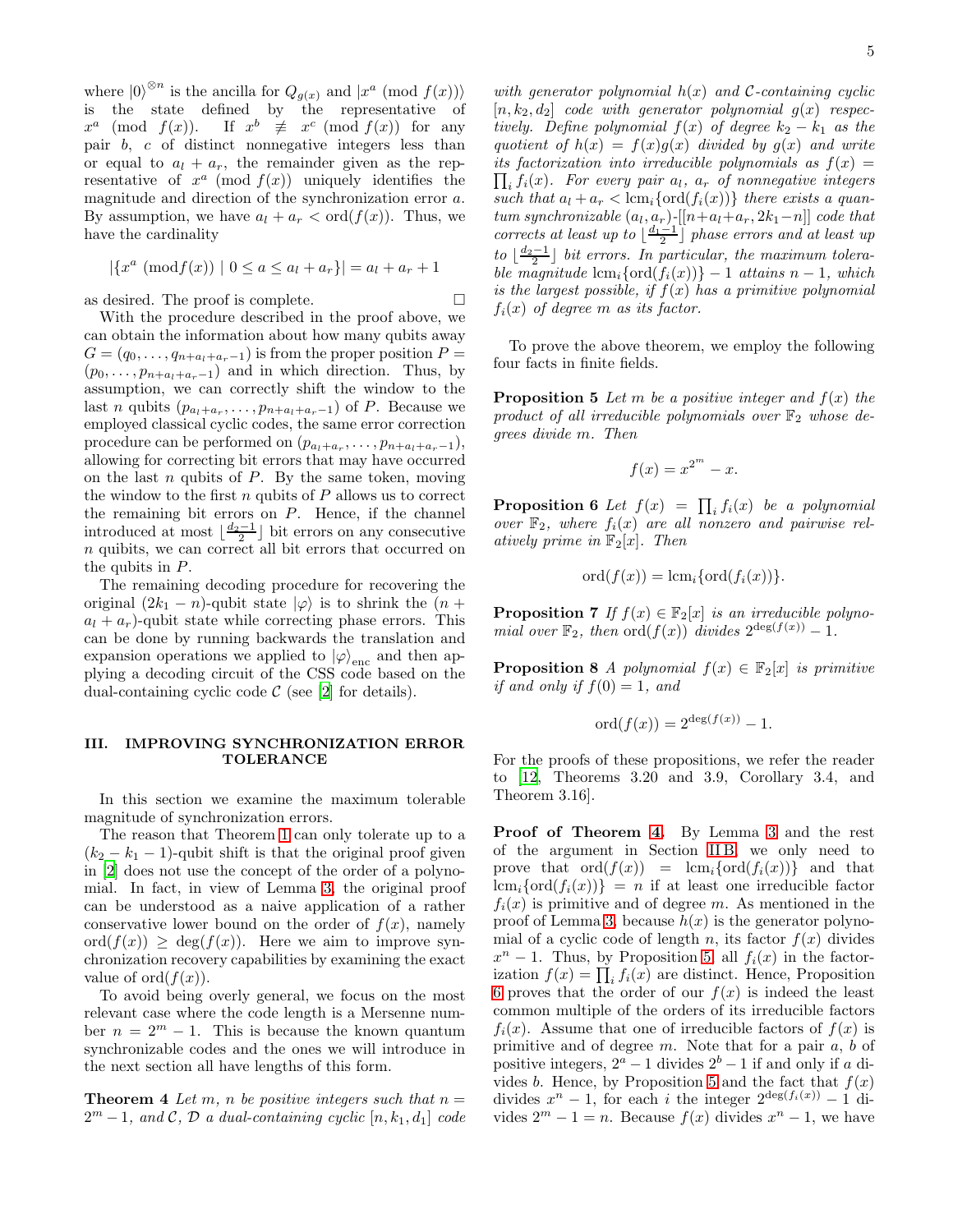$f_i(0) = 1$  for every i. Thus, by Propositions [7](#page-4-4) and [8,](#page-4-5) we have

$$
lcmi \{ord(fi(x))\} = 2m - 1
$$
  
= n.

This completes the proof.

Because  $\text{lcm}_i\{\text{ord}(f_i(x))\}$  is always at least  $k_2 - k_1$ , Theorem [4](#page-4-1) provides better synchronization recovery ca-pabilities than Theorem [1.](#page-1-0) For instance, when  $n = 2<sup>m</sup> - 1$ is a prime, m must be a prime as well. In this case, Propo-sition [5](#page-4-2) dictates that for each i the degree  $deg(f_i(x))$ is either 1 or m. Because  $x - 1$  is the only irreducible polynomial of degree 1 with a nonzero constant term, if  $deg(f(x)) \geq 2$ , we have  $ord(f(x)) = n$ , achieving the highest possible synchronization error tolerance.

### <span id="page-5-0"></span>IV. QUANTUM SYNCHRONIZABLE CODES FROM REED-MULLER CODES

In this section we study two special classes of algebraic codes to give families of quantum synchronizable error-correcting codes. The first class is a type of finite geometry code based on projective geometry while the other class includes those used in Theorem [2](#page-1-1) as a subclass. To make the connection to our quantum synchronizable scheme as clear as possible, we define these classical codes by their generator polynomials with the minimum amount of mathematics. The proofs of the basic facts we use can be found in [\[10\]](#page-8-9). For more finite geometric and algebraic views of our cyclic codes, the interested reader is referred to [\[10](#page-8-9), [13](#page-8-12), [14](#page-8-13)].

For a nonnegative integer  $s$  and a positive integer  $n$ , the cyclotomic coset  $C_{s,n}$  of s modulo n over  $\mathbb{F}_2$  is the set

$$
C_{s,n} = \{ s2^i \mod n \mid i \in \mathbb{N} \}.
$$

Since  $C_{s,n} = C_{s',n}$  if  $s' \in C_{s,n}$ , we may take a system

$$
S_n = \{ \min \{ t \mid t \in C_{s,n} \} \mid s \in \mathbb{N} \cup \{ 0 \} \}
$$

of representatives of the cyclotomic cosets by picking the smallest element from each set. We call  $S_n$  the *canonical* system of representatives. The integers modulo  $n$  are partitioned into cyclotomic cosets as

$$
\{0, 1, \dots, n-1\} = \bigcup_{s \in S_n} C_{s,n}.
$$

Let  $\alpha$  be a primitive *n*th root of unity in  $\mathbb{F}_{2^{|C_{1,n}|}}$ . The minimal polynomial  $M_s(x)$  of  $\alpha^s$  over  $\mathbb{F}_2$  can be expressed as

$$
M_s(x) = \prod_{i \in C_{s,n}} (x - \alpha^i).
$$

For nonnegative integers s, let  $w_2(s)$  denote the number of 1's in the binary expansion of s. For positive integers r, m such that  $r < m$ , the punctured Reed-Muller code  $\mathcal{R}(r,m)^*$  of order r over projective space  $PG(m-1, 2)$  is the cyclic code of parameters

$$
\left[2^m - 1, \sum_{i=0}^r \binom{m}{i}, 2^{m-r} - 1\right]
$$

defined by the generator polynomial

$$
g(x) = \prod_{\substack{1 \le w_2(s) \le m-r-1 \\ s \in S_{2m-1}}} M_s(x).
$$

For a comprehensive treatment of punctured Reed-Muller codes, the interested reader is referred to [\[10\]](#page-8-9). We use the basic property of  $\mathcal{R}(r,m)^*$  that the generator polynomial  $g^{\perp}(x)$  of its dual  $\mathcal{R}(r,m)^{*\perp}$  is

<span id="page-5-1"></span>
$$
g^{\perp}(x) = (x+1) \prod_{\substack{1 \le w_2(s) \le r \\ s \in S_{2^m-1}}} M_s(x).
$$

Punctured Reed-Muller codes are cyclic codes with the desired nested property for our purpose:

**Lemma 9** For any positive integers  $r_1$ ,  $r_2$ , and m such that  $\lceil \frac{m}{2} \rceil$  <  $r_2$  <  $r_1$  < m, the punctured Reed-Muller codes of order  $r_1$  and  $r_2$  over PG(m – 1, 2) satisfy the condition that

$$
\mathcal{R}(r_2,m)^{*\perp} \subseteq \mathcal{R}(r_2,m)^* \subset \mathcal{R}(r_1,m)^*.
$$

**Proof.** Let  $g_1(x)$ ,  $g_2(x)$ , and  $g_2^{\perp}(x)$  be the generator polynomials of  $\mathcal{R}(r_1,m)^*,$   $\mathcal{R}(r_2,m)^*,$  and  $\mathcal{R}(r_1,m)^{*\perp}$  respectively. Because these are generators of the corresponding principal ideals of  $\mathbb{F}_2[x]$ , we only need to show that  $g_1(x)$  divides  $g_2(x)$  and that  $g_2(x)$  divides  $g_2^{\perp}(x)$ . Because  $r_2 < r_1$ , we have

$$
g_2(x) = g_1(x) \prod_{\substack{m - r_1 \le w_2(s) \le m - r_2 - 1 \\ s \in S_{2m - 1}}} M_s(x).
$$

Because  $\lceil \frac{m}{2} \rceil < r_2 < m$ , we have

$$
g_2^{\perp}(x) = g_2(x)(x+1) \prod_{\substack{m-r_2 \le w_2(s) \le r_2\\s \in S_{2m-1}}} M_s(x).
$$

The proof is complete.

The above lemma allows us to use punctured Reed-Muller codes as the cyclic codes  $\mathcal C$  and  $\mathcal D$  in Theorem [4](#page-4-1) to obtain a family of quantum synchronizable codes:

**Theorem 10** Let  $r_1$ ,  $r_2$ ,  $m$ , and n be positive integers such that  $\lceil \frac{m}{2} \rceil < r_2 < r_1 < m$  and such that  $n = 2^m - 1$ . For every pair  $a_l$ ,  $a_r$  of nonnegative integers such that  $a_l + a_r < \text{lcm}_s \{\text{ord}(M_s(x))\},$  where s runs through all integers in the canonical system  $S_n$  of representatives of cyclotomic cosets modulo n satisfying the condition that  $m - r_1 \leq w_2(s) \leq m - r_2 - 1$ , there exists a quantum synchronizable  $(a_l, a_r)$ - $[[n+a_l+a_r, 2\sum_{i=0}^{r_2} {\binom{m}{i}}-n]]$  code that corrects at least up to  $2^{m-r_2-1} - 1$  phase errors and at least up to  $2^{m-r_1-1} - 1$  bit errors.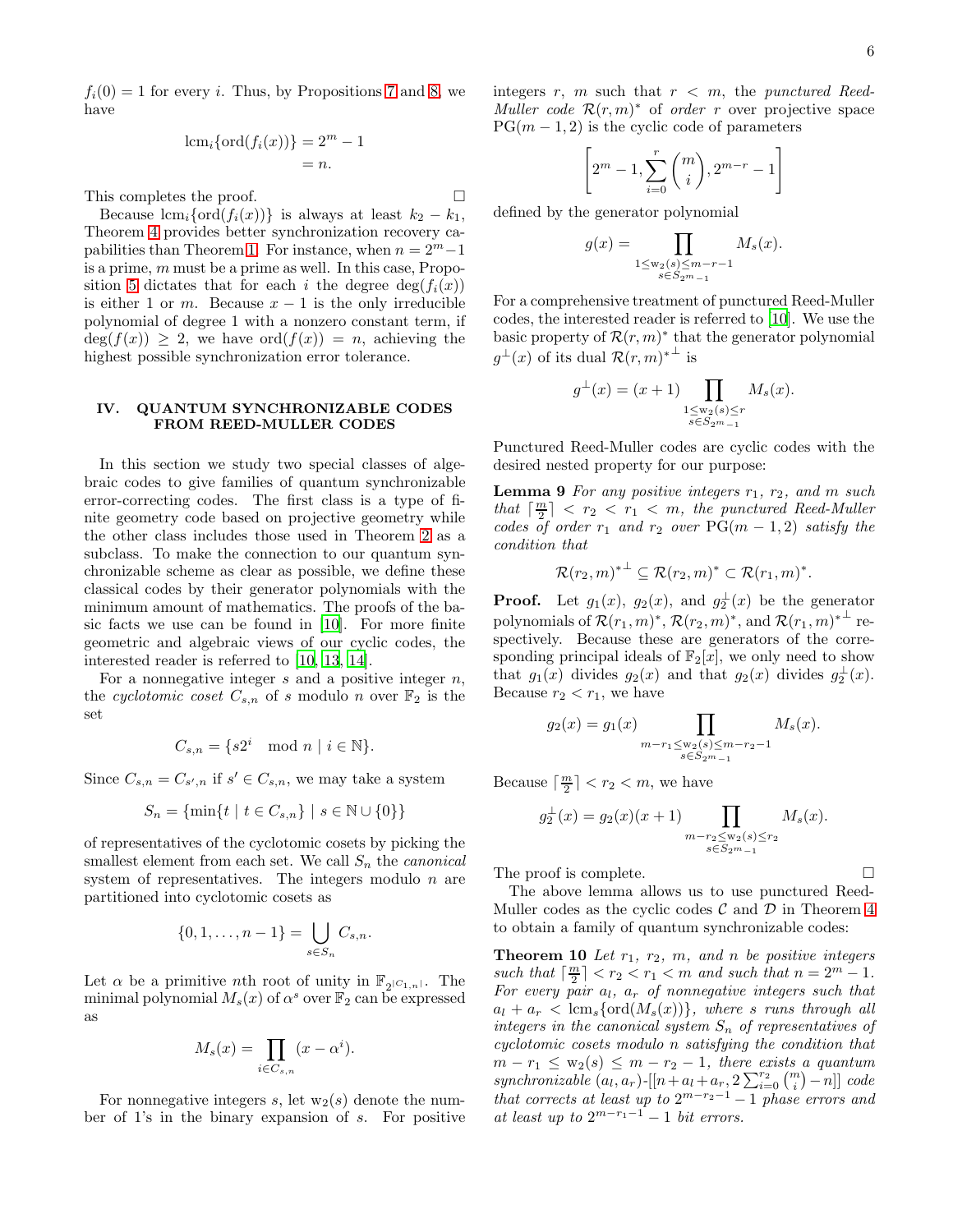Another useful property of punctured Reed-Muller codes is that their ambient spaces contain well-known cyclic codes. Let n be an odd integer and  $\alpha \in \mathbb{F}_{2^{|C_1,n|}}$ a primitive nth root of unity. A Bose-Chaudhuri-Hocquenghem (BCH) code of length n and designed distance  $d$  is a cyclic code of length  $n$  whose generator polynomial is

$$
g(x) = \prod_{i \in \bigcup_{j=0}^{d-2} C_{b+j,n}} (x - \alpha^i),
$$

where  $b$  is a nonnegative integer. The term designed distance reflects the fact that the true minimum distance of a BCH code is at least its designed distance. The proof of this fact and other basic properties of BCH codes can be found in [\[10\]](#page-8-9). A BCH code is primitive if the length is of the form  $n = 2<sup>m</sup> - 1$  for some positive integer m, and *narrow-sense* if  $b = 1$ .

BCH codes are one of the older classes of cyclic codes and have extensively been studied in classical coding theory. Their dual-containing property and basic parameters have also been investigated in the context of quantum error correction [\[15](#page-8-14), [16\]](#page-8-15). For this reason, they have a great potential as a source of excellent quantum synchronizable codes. In fact, Theorem [2](#page-1-1) is a straightforward application of primitive, narrow-sense BCH codes of odd designed distance.

We begin with the following observation.

**Lemma 11** Let  $\beta$  be the primitive, narrow-sense BCH code of length  $2^m - 1$  and designed distance  $2^{m-r} - 1$ , where  $\lceil \frac{m}{2} \rceil < r < m-2$  and  $m \geq 7$ . Then

$$
\mathcal{R}(r,m)^{*}^{\perp} \subseteq \mathcal{R}(r,m)^* \subset \mathcal{B}.
$$

**Proof.** Let S be the set of positive integers less than  $2^{m-r} - 1$ . Then the generator polynomial  $g(x)$  of the primitive, narrow-sense BCH code of length  $2^m - 1$  and designed distance  $2^{m-r} - 1$  is

$$
g(x) = \prod_{i \in \bigcup_{j \in S} C_{j,2^m-1}} (x - \alpha^i)
$$

$$
= \prod_{s \in S \cap S_{2^m-1}} M_s(x),
$$

where  $S_{2^m-1}$  is the canonical system of representatives of the cyclotomic cosets modulo  $2^m - 1$ . For any positive integer  $a < 2^{m-r}-1$ , we have  $w_2(a) \leq m-r-1$ . Hence, we have

$$
S \cap S_{2^m-1} \subseteq \{ s \mid s \in S_{2^m-1}, 1 \le w_2(s) \le m-r-1 \}.
$$

Hence,  $g(x)$  divides the generator polynomial of  $\mathcal{R}(r,m)^*$ , which implies that  $\mathcal{R}(r,m)^* \subseteq \mathcal{B}$ . It is known that  $\mathcal{R}(r,m)^* \neq \mathcal{B}$  if  $\lceil \frac{m}{2} \rceil < r < m-2$  and  $m \geq 7$ (see, for example, [\[17](#page-8-16), Lemma 5.3]). Hence, we have  $\mathcal{R}(r,m)^* \subset \mathcal{B}$ . By Lemma [9,](#page-5-1)  $\mathcal{R}(r,m)^* \perp \subseteq \mathcal{R}(r,m)^*$ . The proof is complete.

Because BCH codes are cyclic, Lemma [11](#page-6-0) states that we may use dual-containing punctured Reed-Muller codes together with primitive, narrow-sense BCH codes to construct quantum synchronizable codes. Note that  $\mathcal{C}^{\perp} \subseteq \mathcal{C} \subset \mathcal{D}$  implies that  $\mathcal{D}^{\perp} \subset \mathcal{D}$ . Since a BCH code is trivially contained in another BCH code of smaller designed distance, we can also construct quantum synchronizable codes from a pair of dual-containing BCH codes without using punctured Reed-Muller codes. The following are two useful known results on primitive, narrowsense BCH codes that are dual-containing:

<span id="page-6-1"></span>**Theorem 12 ([\[16](#page-8-15)])** For  $m \geq 2$ , a primitive, narrowsense BCH code of length  $2^m - 1$  is dual-containing if and only if its designed distance d satisfies the condition that  $2 \leq d \leq 2^{\lceil \frac{m}{2} \rceil} - 1$ .

<span id="page-6-2"></span>Theorem 13 ([\[16](#page-8-15)]) A primitive, narrow-sense BCH code of length  $2^m - 1$  and designed distance d that is dual-containing is of dimension  $2^m - 1 - m\left[\frac{d-1}{2}\right]$ .

By applying Lemmas [9](#page-5-1) and [11](#page-6-0) and Theorems [12](#page-6-1) and [13](#page-6-2) to Theorem [4,](#page-4-1) we can obtain a variety of quantum synchronizable codes. For instance, the following is a special case based on punctured Reed-Muller codes and BCH codes:

<span id="page-6-0"></span>**Theorem 14** Let  $n, r, m$  be positive integers satisfying the conditions that  $n = 2^m - 1$  is a prime, that  $\lceil \frac{m}{2} \rceil$  $r < m-2$ , and that  $m \geq 7$ . Then for any pair of nonnegative integers  $a_l$ ,  $a_r$  satisfying  $a_l + a_r < n$  there exists a quantum synchronizable  $(a_l, a_r)$ - $[[n + a_l + a_r, \sum_{i=0}^r \binom{m}{i}]]$ quantum synchronizable  $(a_i, a_{r})$  [ $a + a_i + a_r$ ,  $\angle i = 0$  ( $i$ )]]<br>code that corrects at least up to  $2^{m-r-1} - 1$  phase errors and at least up to  $2^{m-r-1} - 1$  bit errors.

The following lemmas allow us to calculate the synchronization recovery capabilities of quantum synchronizable error-correcting codes based on primitive, narrow-sense BCH codes:

<span id="page-6-4"></span>**Lemma 15** ([\[16](#page-8-15)]) Let n, m be positive integers such that  $n = 2^m - 1$ . For any positive integer  $s \leq 2^{\lceil \frac{m}{2} \rceil}$ , the cardinality  $|C_{s,n}| = m$ .

<span id="page-6-3"></span>**Lemma 16** ([\[16](#page-8-15)]) Let n, m be positive integers such that  $n = 2^m - 1$ . For any odd positive integer  $s, s' \leq$  $2^{\lceil \frac{m}{2} \rceil}$ , we have  $C_{s,n} \neq C_{s',n}$ .

<span id="page-6-5"></span>**Theorem 17** Let n,  $d_1$ , and  $d_2$  be odd integers satisfying  $n = 2^m - 1$  and  $3 \le d_2 < d_1 \le 2^{\lceil \frac{m}{2} \rceil} - 1$ , where  $m \ge 5$ and  $d_1 - d_2 \geq 4$ . Then for any pair of nonnegative integers  $a_l$ ,  $a_r$  satisfying  $a_l + a_r < n$  there exists a quantum  $synchronizable\ (a_l, a_r)$ - $[[n+a_l+a_r, n-m(d_2-1)]]\ code$ that corrects at least up to  $\frac{d_1-1}{2}$  phase errors and at least up to  $\frac{d_2-1}{2}$  bit errors.

Proof. Apply Theorems [12](#page-6-1) and [13](#page-6-2) to Theorem [4.](#page-4-1) By Lemma [16](#page-6-3) and the fact that for every positive even integer  $s \leq d_1$  the cyclotomic coset  $C_{s,n} = C_{\frac{s}{2},n}$ , the generator polynomials of the primitive, narrow-sense BCH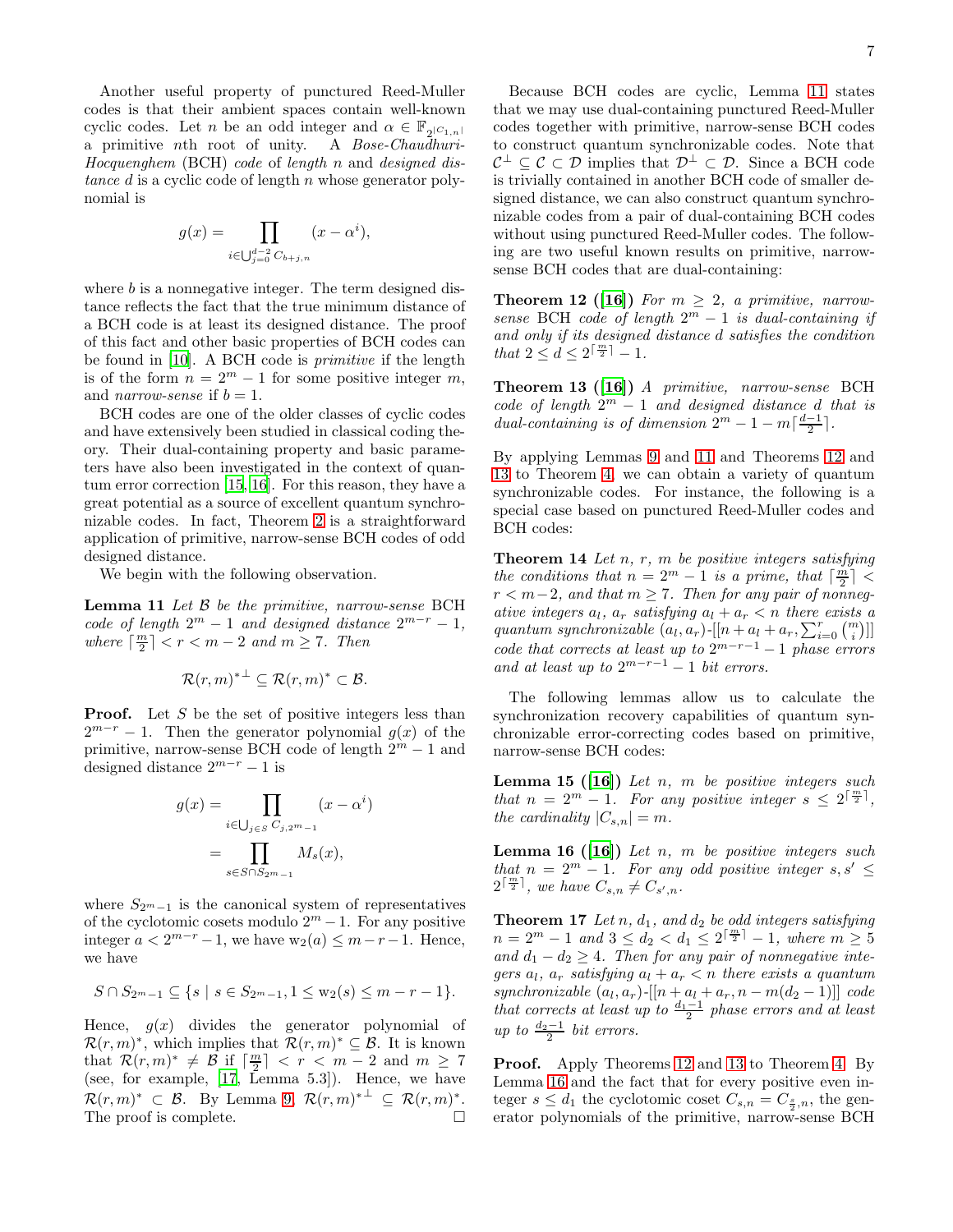codes of distance  $d_1$  and  $d_2$  are

$$
g_1(x) = \prod_{\substack{1 \le s \le d_1 - 1 \\ s \text{ odd}}} M_s(x)
$$

and

$$
g_2(x) = \prod_{\substack{1 \le s \le d_2 - 1 \\ s \text{ odd}}} M_s(x)
$$

respectively. Thus, we only need to prove that

$$
f(x) = \prod_{\substack{d_2 \le s \le d_1 - 1 \\ s \text{ odd}}} M_s(x)
$$

is of order n. By Lemma [15,](#page-6-4) for  $d_2 \leq s \leq d_1 - 1$  we have  $deg(M_s(x)) = m$ . Hence, because ord $(M_s(x))$  is the order of  $\alpha^s$  in the multiplicative group  $\mathbb{F}_{2^m}^*$  (see [\[12](#page-8-11), Theorem 3.33]), we have  $\text{ord}(M_s(x)) = \frac{n}{\gcd(s,n)}$ . Because we have  $d_1 - d_2 \geq 4$ , the polynomial  $f(x)$  has two irreducible factors  $M_s(x)$  and  $M_{s+2}(x)$  for some odd s. Hence, by Proposition [6,](#page-4-3) we have

$$
\operatorname{ord}(f(x)) \ge \operatorname{lcm}\left(\frac{n}{\gcd(s,n)}, \frac{n}{\gcd(s+2,n)}\right)
$$

$$
= n
$$

as desired. The proof is complete.  $\Box$ 

Since the parity of the designed distance of each BCH code in Theorem [17](#page-6-5) does not affect whether the pair of cyclic codes satisfy the nested property required to construct a quantum synchronizable code, one may also exploit BCH codes of even designed distance to obtain similar quantum synchronizable error-correcting codes, albeit of parameters slightly cumbersome to spell out.

### <span id="page-7-0"></span>V. CONCLUDING REMARKS

We refined the known general framework for designing quantum synchronizable codes through an algebraic approach. With this refinement, we can compute the best attainable synchronization recovery capabilities a given pair of classical cyclic codes can offer. We also examined the structures of punctured Reed-Muller codes and BCH codes in their ambient spaces to obtain families of quantum synchronizable codes.

While we focused on the case when code lengths are of the form  $n = 2^m - 1$ , in principle, we can also apply similar techniques to the general case when  $n$  is a positive integer. In fact, narrow-sense BCH codes that are not primitive are also known to be dual-containing if their designed distances satisfy a condition similar to the one given in Theorem [12](#page-6-1) [\[16\]](#page-8-15). The exact dimensions can be obtained in the same way as well. Moreover, as we will see here, our result on the maximum tolerable magnitude of misalignment can also be extended in theory to the case of general n.

To generalize our approach through Lemma [3](#page-3-1) to the case when *n* may not be of the form  $2^m - 1$ , we need to know the order of a given polynomial  $f(x)$  which divides  $x<sup>n</sup> - 1$  but may contain irreducible factors of multiplicity more than one. The following fact is useful for computing the order.

<span id="page-7-1"></span>**Proposition 18** Let  $f(x) \in \mathbb{F}_2[x]$  be irreducible over  $\mathbb{F}_2$ with  $f(0) = 1$  and  $\text{ord}(f(x)) = e$ . Let a be a positive integer and define b to be the smallest integer such that  $2^{b} \ge a$ . Then  $\text{ord}((f(x))^{a}) = 2^{b}e$ .

The proof of the above proposition can be found in [\[12](#page-8-11), Theorem 3.8].

Because the polynomial of which we need to compute the order divides  $x^n - 1$ , its irreducible factors  $f_i(x)$  all satisfy the condition that  $f_i(0) = 1$ . Thus, by Propo-sitions [6](#page-4-3) and [18,](#page-7-1) even if  $n$  is not a Mersenne number, the maximum tolerable magnitude of misalignment can be computed from the order of each irreducible factor. A table of the orders of irreducible polynomials can be found in [\[12](#page-8-11)].

Our block synchronization scheme may be seen as an algebraically modernized quantum analogue of the classical schemes introduced in the 60's, where cosets of cyclic codes played the key role (see, for example, [\[6,](#page-8-5) [18](#page-8-17), [19\]](#page-8-18)). The theory of synchronization for classical bits has seen progress since its inception and gave birth to different synchronization techniques. The most recent major progress includes the proof of the existence of capacity achieving codes in a single shot model within a finite length regime [\[20\]](#page-8-19) and explicit constructions for high-rate self-synchronizing codes [\[21\]](#page-8-20).

A notable property of many newer classical codes for synchronization is that they allow for locating boundaries regardless of the magnitude of misalignment while achieving high information rates. This means that the sender and receiver can establish and maintain efficient communications over noisy channels even if no prior block synchronization is assumed. While such high level control over quantum information would be extremely challenging both theoretically and experimentally, very recently an initial step from the theoretical side has been made in this direction as well [\[22\]](#page-8-21). It would be of interest to look for a way to realize quantum analogues of recent software solutions for synchronization in classical communications.

Another interesting related topic would be the type of synchronization error due not to misalignment but to undetected loss of bits. Such synchronization errors are called deletions in classical coding theory (see [\[23](#page-8-22), [24](#page-8-23)] for surveys of results on this and closely related types of synchronization errors). As far as the authors are aware, no result is available on the quantum analogue of this channel at the time of writing. While a deletion can be recovered by our method in some cases such as qubit loss at the start of quantum communication, quantum synchronizable codes are not able to treat all types of deletion.